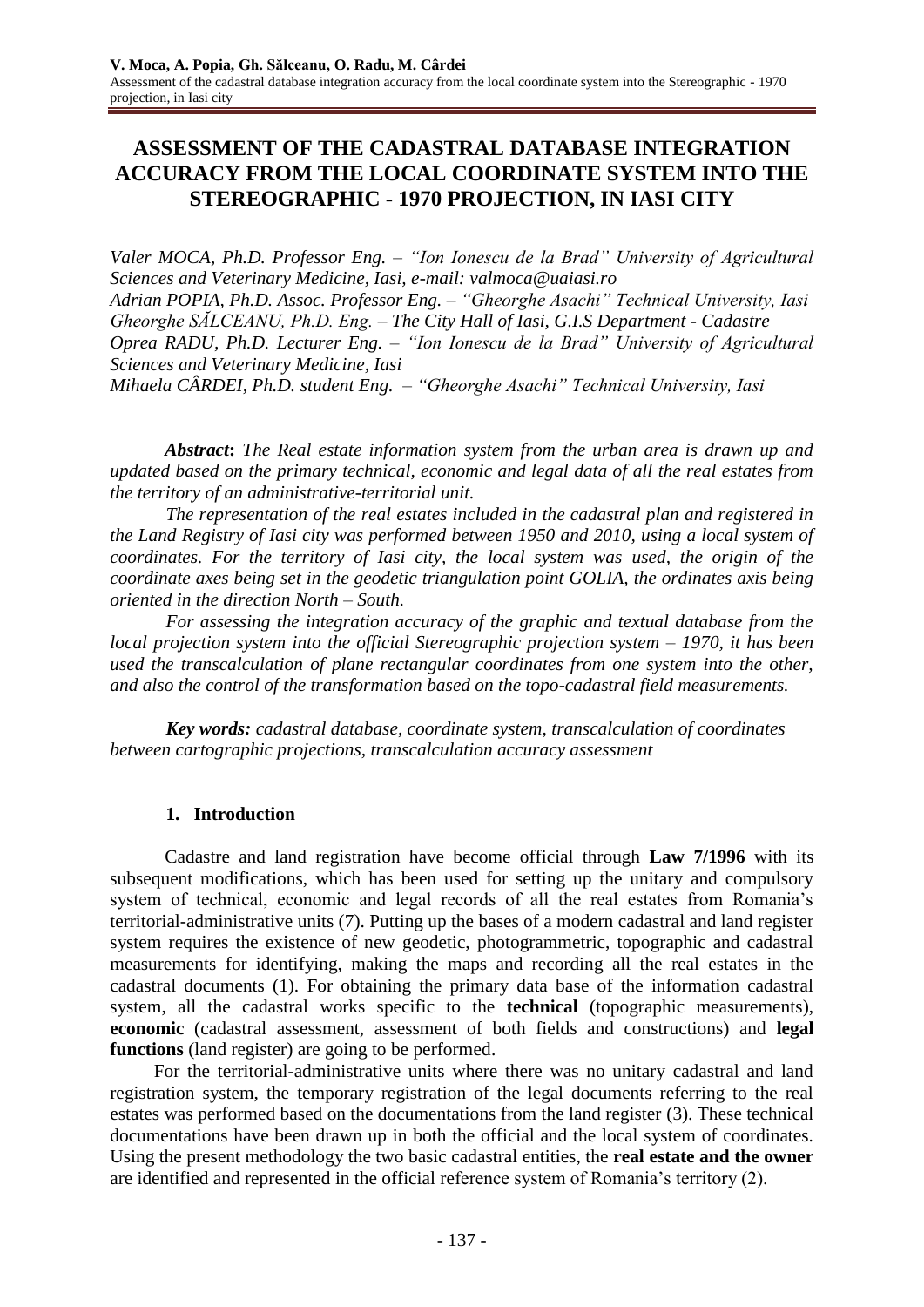#### **2. Material and method**

The topographic measurements for the territory of Iasi city performed between **1950 - 1987**, as well as those from the second phase, between **1988 - 1991,** have been drawn up and included in the **local system of coordinates**, with the origin in the **Golia** point. The local triangulation network was been created in two different time periods, between **1950-1952** and **1969-1970** by the topographic office of *D.S.A.P.C. Iasi* (*S.C. "Habitat Proiect" S.A., Iasi).*

The calculation for the geodetic support network of the topographic measurements at large and extra large scales has been performed using rigorous methods. In the first phase, a polygon with six peripheral points and one central point **Golia** has been drawn up  $(X_0 = 10\ 000\ \text{m};\ y_0 = 10\ 000\ \text{m})$ . Reported to the origin of the coordinates system, the following have been considered: **OY axis**, North - South direction, being given by the image of the geographical meridian; **OX axis**, West – East direction, being given by the geometrical tangent to the parallel passing through the Golia point  $(\varphi_0 = 47^0 \ 09^\circ \ 52^{\prime\prime}; \ \lambda_0 = 27^0 \ 35^\circ \ 37^{\prime\prime})$ .

The basic topographic plane for the territory of Iasi city, **scale 1:1000**, drawn up between **1950-1970** and updated between **1988-1991**, was drawn up in the **Local – Iasi** system of plane coordinates**.** The topographic documentations made between 1991 and 2009 have also been drawn up in the **Local – Iasi** system of coordinates. Among the technical topographic and cadastral documentations drawn up between 1991 - 2009 are mentioned: the measurement and the assessment of some fields owned by commercial companies with state capital; the assignment of property titles; the assignment of temporary cadastral numbers to be used for the registration in the land register and others.

Between 2005 – 2008 a series of technical cadastral works have been performed for the territory of Iasi city, being mentioned: the border limits for the territorial – administrative unit and the limits of the incorporated area; creating the spatial geodetic network using GPS technology; aerophotography of the entire territory using an **ADS – 40** laser scanner for drawing up the topographic plane at large and extra large scales (6).

For assessing the integration accuracy of the cadastral database from the **Local – Iasi** system into the **Stereographic – 1970 system**, the cadastral documentation drawn up in 2005 was taken into consideration for registering in the land register the **real estates** belonging to the University of Agricultural Sciences of Iasi. The records of the real estates included in the cadastral plane and in the land register was codified using the following notations:  $CF_1$  – **veterinary clinics and student hostels;**  $CF_2$  **– central area,**  $CF_3$  **- the rugby stadium; CF<sup>4</sup> – green houses; CF<sup>5</sup> – meteorological station; CF<sup>6</sup> – student's canteen** (3).

The present **case study** includes the specific phases for drawing up the cadastral works, according to the official methodology, in the following order:

- **cartographic framing**, in the sheets of the basic cadastral plane, scale 1:1000;
- **calculation of the cartographic base** for the geodetic trapeziums, scale 1:1000;
- **thickening the geodetic support network** in the Local Iasi system, in 2005;

- **topographic measurements** for the six real estates, based on the recordings obtained from the TC 705 total station and after using the radiation and traverse methods in the Local – Iasi system, in 2005;

- **transformation of plane rectangular coordinates** from the Local-Iasi system into the Stereographic – 1970 system using the *Goliath* software, in 2013;

**repeating the topographic measurements** for the six real estates, based on the information obtained with the South S82T receiver and using the RTK method, in the network of ROMPOS permanent stations (5) in the Stereographic - 1970 system, in 2013;

- **assessing the coordinates transformation accuracy in the 2D space;**
- **calculation of the surfaces and assessment of the database integration accuracy.**
- **3. Results and discussion**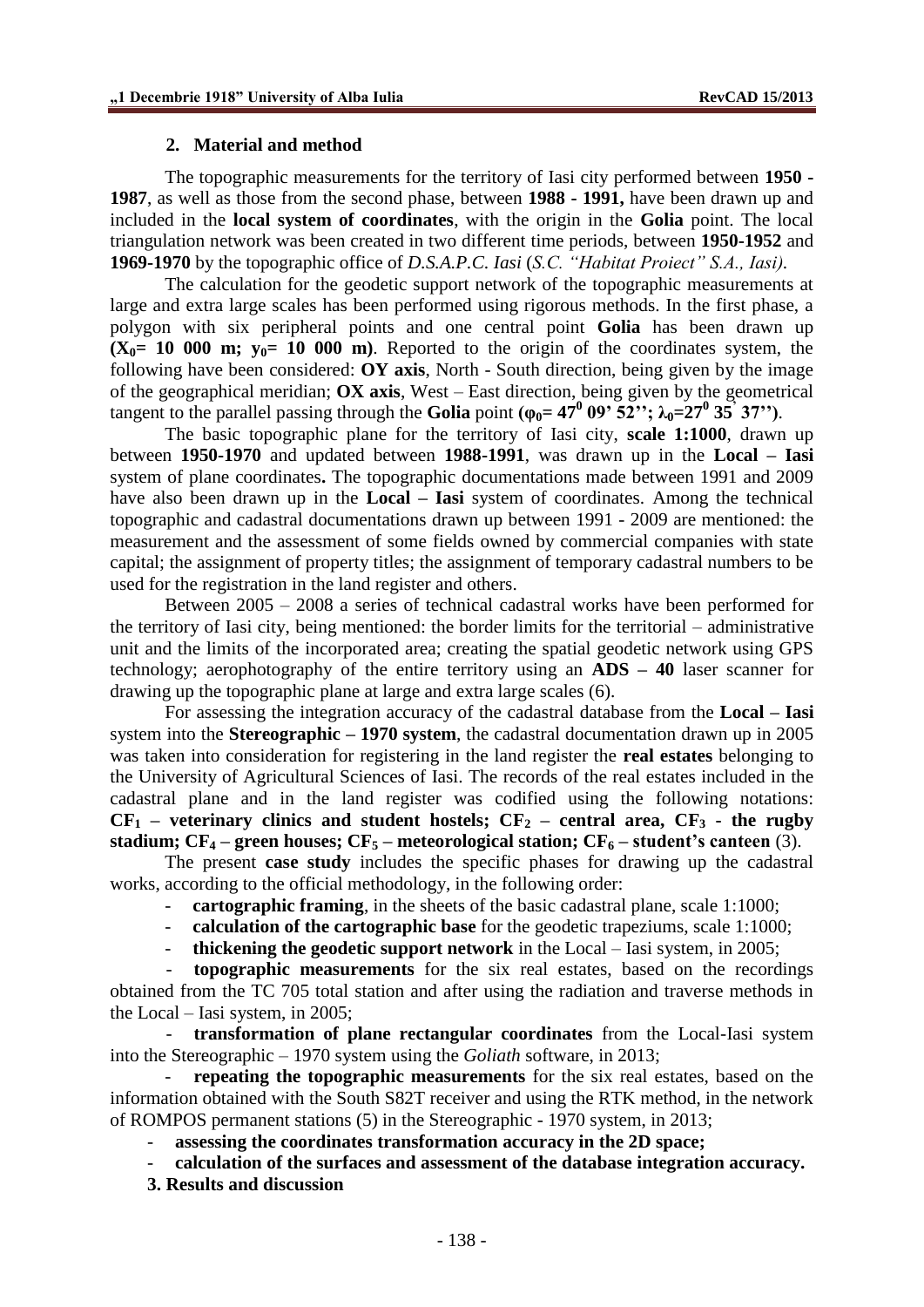Putting together and/or updating the documentation necessary for drawing up the cadastral plane and for registering the real estate in the land register must be correlated with all the existent cadastral documentations from the other systems of coordinates as well.

### **3.1 The cartographic framing in map sheets and cadastral planes**

Î After the cadastral delimitation of the territory of Iasi city in 2005, the boundaries have been established with the following limitrophe units *Popricani, Aroneanu, Holboca, Tomești, Bârnova, Ciurea, Miroslava, Valea Lupului and Rediu* (6).

The information system of the geospatial database of Iasi city included, after the cadastral delimitation, the total surface of **9366 ha**, **6741 ha** of which represented the present incorporated area. The cartographic documentation of the city is characterized by the following structure of graphic data: **4 map sheets**, scale 1:50 000, **6 map sheets**, scale 1:25 000, **14 plane sheets**, scale 1:10 000, **34 plane sheets**, scale 1:5 000 (Figure 1), **103 plane sheets**, scale 1:2 000 and **347 plane sheets**, scale 1:1 000.



Fig. 1 **–** Cartographic framing of Iasi city, on trapeziums, scale 1: 5 000

The boundaries of the city of Iasi have been framed in the following trapeziums, corresponding to the geographical points: **at the North** L-35-32-A-c-1-IV; **at the East** L-35- 32-C-b-2-III; **at the South** L-35-32-C-b-3-III; **at the West** L-35-31-B-d-4-IV; and **the central area** which also includes the **Golia point** L-35-32-C-a-2-I (4).

**3.2 Calculation of the cartographic base of the geodetic trapeziums scale 1:1000**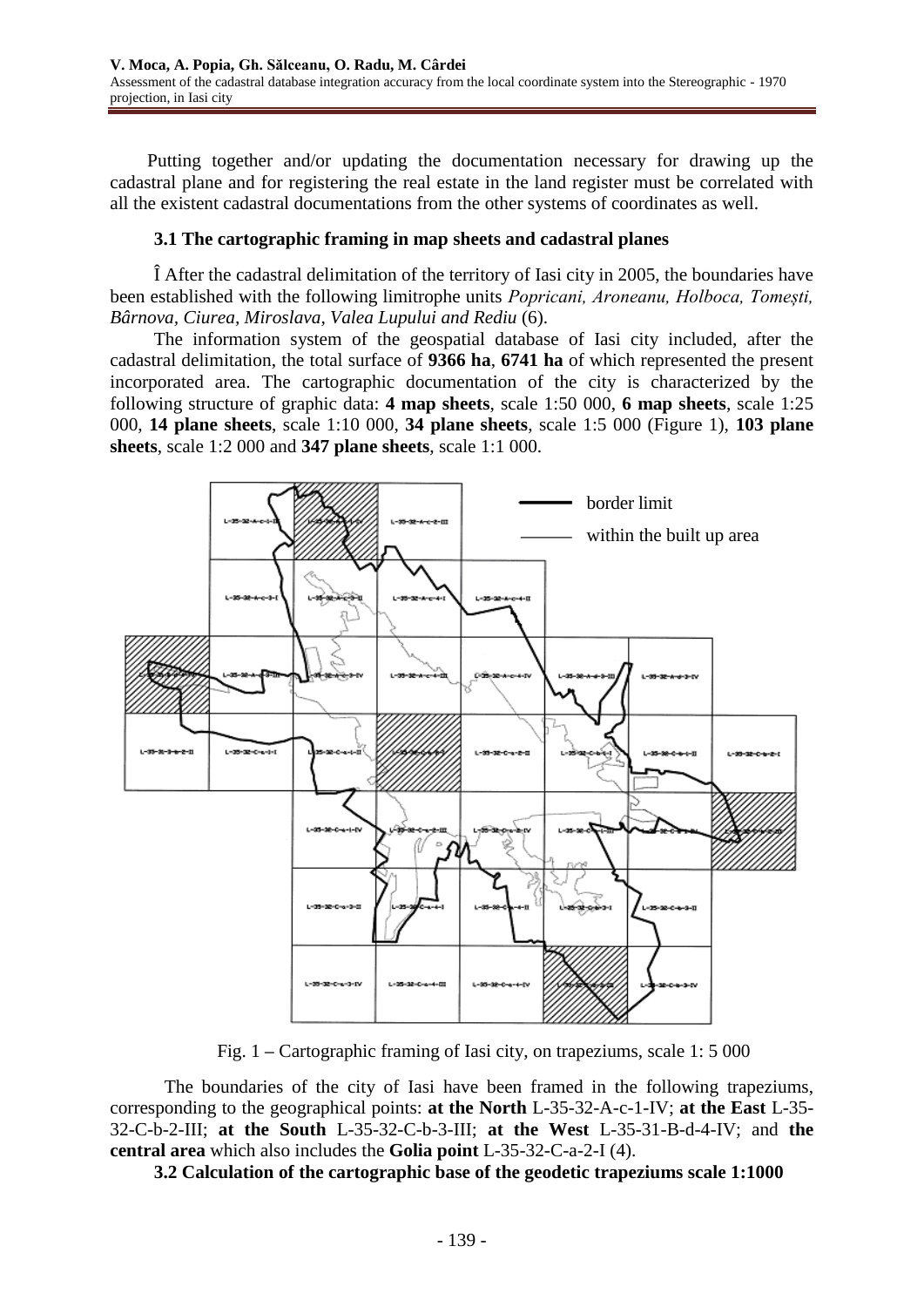Based on the cartographic framing of the six real estates on the trapeziums resulted from the plane elevations, scale 1:1000, it was first calculated the mathematical base on the surface of the Krasovski -1940 reference ellipsoid according to the geographical coordinates used to establish the length of the meridian arcs, the length of the parallel arcs, the diagonal and the trapezium's area (Figure 2).





**- Length of the meridian arcs**   $(\varphi_N - \varphi_s)$   $a(1-e^2)$  $(1-e^2\sin^2\varphi_m)$  $\frac{(\varphi_N - \varphi_S)}{n}$ "  $2 \sin^2 \varpi$   $\beta$ 2 " "  $1-e^2\sin^2$  $(1 \cdot$  $\rho$  $(\varphi_{_N}-\varphi_{_N})$  $\rho$   $\sqrt{(1-e^2\sin^2\varphi)}$  *N S m*  $\frac{M_m}{\rho} = M_m \frac{\left(\frac{\varphi_N}{\rho} - \frac{\varphi_s}{\rho}\right)}{\rho} = \frac{M_m}{\sqrt{\left(1-e^{-\frac{M_m}{\rho}}\right)}}$  $S_m = M_m \frac{(\varphi_N - \varphi_s)}{m} = \frac{a(1 - e^2)}{\sqrt{a(1 - e^2)}} \cdot \frac{(\varphi_N - e^2)}{m}$  $\overline{\phantom{0}}$  $=M_m\frac{(\varphi_N-\varphi_s)}{(\varphi_N-\varphi_s)}=\frac{a(1-e^2)}{(\varphi_N-\varphi_s)^2}$ .  $(\varphi_N-\varphi_s)^2$  (m) where:  $M_m$ - mean radius of curvature; a - large equatorial semi axis;  $e<sup>2</sup>$  - first eccentricity;  $\varphi_m$  – mean latitude;  $\varphi_N$  – latitude of the North side;  $\varphi$ <sub>S</sub> - latitude of the South side;  $(\varphi_N - \varphi_S)'$  – latitude difference;  $p'' = 206264$ ".8062471.  $\sim$  **Length of the parallel arcs (S<sub>pN</sub>, S<sub>pS</sub>)**  $\frac{(\lambda_E - \lambda_W)}{n} = \frac{a}{\sqrt{1 - \frac{a}{2} + \frac{b}{2}}} \cos \varphi_N \cdot \frac{(\lambda_E - \lambda_W)}{n}$ "  $\sqrt{1-a^2 \sin^2}$  $\int \frac{a}{\sqrt{1-e^2\sin^2\varphi_N}}\cos\varphi_N \cdot \frac{(\lambda_E - \lambda_E)}{\rho}$  $\frac{(1-\lambda_{W})}{\rho} = \frac{a}{\sqrt{1-e^2\sin^2\varphi_N}}\cos\varphi_N \cdot \frac{(\lambda_{E}-\lambda_{W})}{\rho},$  $\frac{\lambda_E - \lambda_W}{\rho} = \frac{a}{\sqrt{1 - e^2 \sin^2 \varphi_N}} \cos \varphi_N \cdot \frac{(\lambda_E - \lambda_W)}{\rho}$  $p_N = r_N \frac{(v_E - v_W)}{\rho} = \frac{1}{\sqrt{1 - e^2}}$  $S_{pN} = r_N \frac{(\lambda_E - \lambda_w)}{\rho^*} = \frac{a}{\sqrt{1 - e^2 \sin^2 \varphi_N}} \cos \varphi_N \cdot \frac{(\lambda_E - \lambda_w)}{\rho^*}$  (**m**)  $\frac{(\lambda_E - \lambda_W)}{n} = \frac{a}{\sqrt{1 - \frac{2}{n} \lambda_W^2}} \cos \varphi_s \cdot \frac{(\lambda_E - \lambda_W)}{n}$ "  $\sqrt{1 - a^2 \sin^2}$  $\frac{a}{c} = \frac{a}{\sqrt{a^2 + 2ac}} \cos \theta$  $1 - e^2 \sin^2 \varphi_s$   $\rho$  $\frac{(1-\lambda_{w})}{\rho} = \frac{a}{\sqrt{1-e^{2}\sin^{2}\varphi_{s}}}\cos\varphi_{s} \cdot \frac{(\lambda_{E}-\lambda_{w})}{\rho^{2}}$  $\frac{\lambda_E - \lambda_W}{\lambda_E} = \frac{a}{\sqrt{1 - \frac{a}{\lambda_E} + \frac{b}{\lambda_W}}} \cos \varphi_s \cdot \frac{(\lambda_E - \lambda_W)}{\lambda_W}$ *S*  $p_N = r_S \frac{(v_E - v_W)}{\rho^2} = \frac{Q}{\sqrt{1 - e^2}}$  $S_{nN} = r_S \frac{(\lambda_E - \lambda_W)}{r} = \frac{a}{\sqrt{r}} \cos \varphi_S \cdot \frac{(\lambda_E - \lambda_W)}{r}$  $-\epsilon$  $r_S = r_S \frac{(\lambda_E - \lambda_w)}{m} = \frac{a}{\sqrt{m_S m_S m_S}} \cos \varphi_S \cdot \frac{(\lambda_E - \lambda_w)}{m}$  (m) where :  $r_N$  – the curvature radius of the parallel of latitude  $(\varphi_N)$ ;  $r<sub>S</sub>$  - the curvature radius of the parallel of latitude  $(\varphi_s)$ ;  $(\lambda_E - \lambda_W)^n$  – the longitude difference between meridian arcs.

$$
\rho'' = 206264''.8062471.
$$

**- The length of the diagonal (Sd)** depended of the length of the meridian arc and of the length of the parallel arcs and it was obtained using the following formula:

$$
S_d^2 = S_m^2 + S_{pN} \cdot S_{pS} \quad \text{or} \quad S_d = \sqrt{S_m^2 + S_{pN} \cdot S_{pS}} \quad \text{(m)}
$$

**- The ellipsoid area** (T) was calculated considering the geographic coordinates of the two parallels and the two meridians that delimit the trapezium taken into consideration:

$$
T = [\Delta T(\varphi_N)_{\Delta \lambda = I'} - \Delta T(\varphi_S)_{\Delta \lambda = I'}] \cdot (\lambda_E - \lambda_W) \qquad (km^2) \text{ or (ha)}
$$

where:  $\Delta T(\varphi_N)_{\Delta \lambda = 1}$  - the element of ellipsoid area between the Ecuador and the North parallel of the trapezium on the difference of longitude equal to one minute  $(\Delta \lambda = 1)$ ;

 $\Delta T(\varphi_s)_{\Delta \lambda = I'}$  - the element of ellipsoid area between the equator and the South parallel of the trapezium on the longitude difference equal to one minute  $(\Delta \lambda = 1)$ ;

 $(\lambda_{\epsilon} - \lambda_{\rm w})'$  - the difference between the meridian arcs of the trapezium, expressed in minutes and parts of minutes.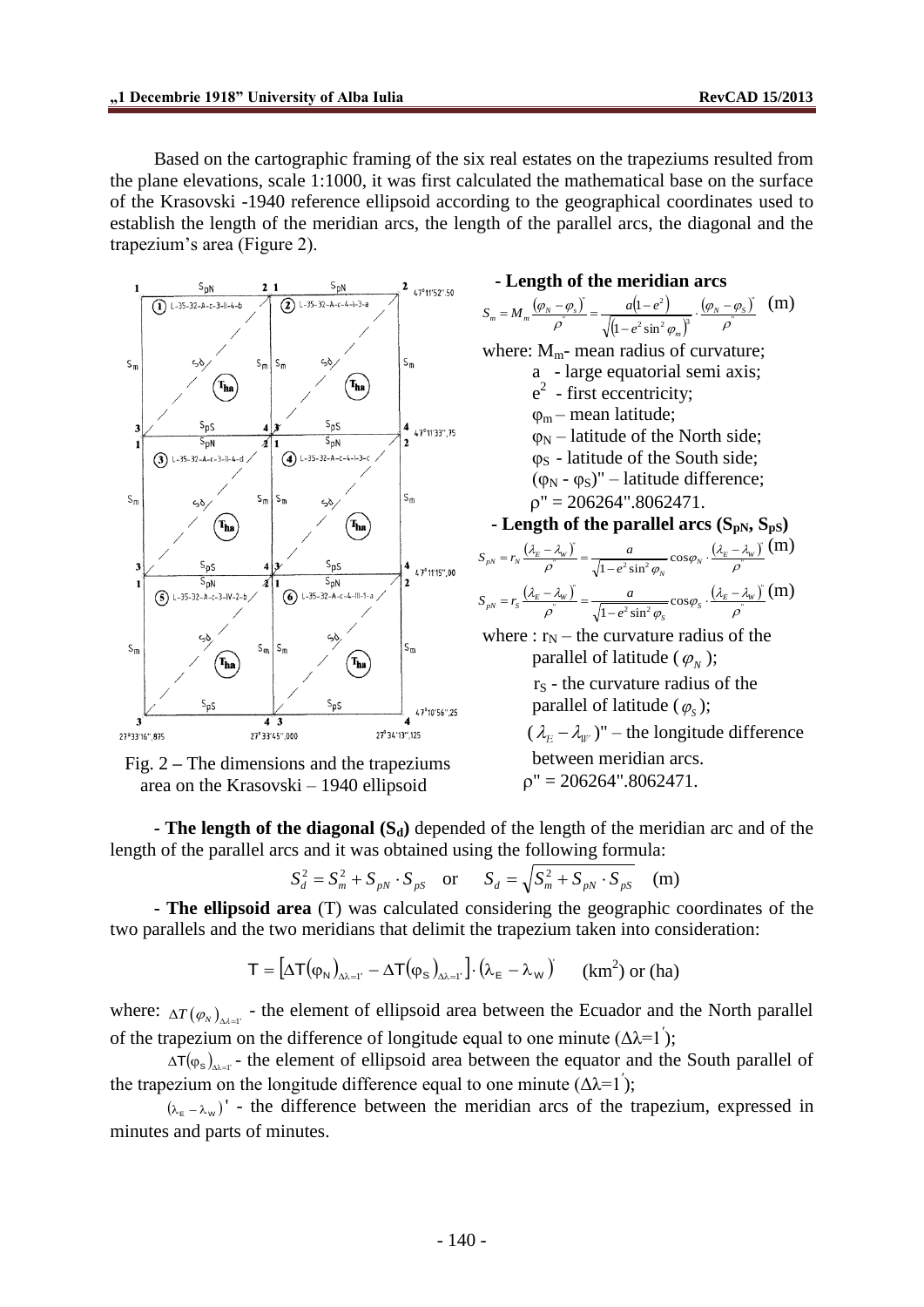The values obtained for the ellipsoid sides and areas, according to the geographic coordinates of the corners of the geodetic trapeziums represented the **undeformed cartographic base** of the cadastral plane sheets, scale 1:1 000 (Table 1).

| Trapezium               | Sides and diagonal of the geodetic trapezium (m) | Area (ha)       |                 |         |         |
|-------------------------|--------------------------------------------------|-----------------|-----------------|---------|---------|
| nomenclature            | $S_{\rm m}$                                      | $S_{\text{D}N}$ | Sp <sub>S</sub> | $S_d$   | T       |
| $L-35-32-A-c-3-II-4-b$  | 579.045                                          | 592.000         | 592.058         | 828.125 | 34.2811 |
| $L-35-32-A-c-4-I-3-a$   | 579.045                                          | 592.000         | 592.058         | 828.125 | 34.2811 |
| L-35-32-A-c-3-II-4-d    | 579.044                                          | 592.058         | 592.115         | 828.166 | 34.2845 |
| $L-35-32-A-c-4-I-3-c$   | 579.044                                          | 592.058         | 592.115         | 828.166 | 34.2845 |
| $L-35-32-A-c-3-IV-2-b$  | 579.043                                          | 592.115         | 592.173         | 828.206 | 34.2877 |
| $L-35-32-A-c-4-III-1-a$ | 579.0453                                         | 592.115         | 592.173         | 828.206 | 34.2877 |

Table 1. The dimensions and the areas of the trapeziums on the Krasovski – 1940 ellipsoid

The areas of the geodetic trapeziums (T) calculated on the Krasovski – 1940 ellipsoid are considered to be undeformed and they are used as **control surfaces** for the compensation operations of the real estates from within the trapezium taken into consideration.

Depending of the plane rectangular coordinates of the corners of the geodetic trapeziums at scale 1:1000 from the **Local – Iasi system** (Figure 3) and from the **Stereographic – 1970 projection system** there have been calculated the dimensions and the areas of the trapeziums from the two reference systems.





**- The length of the unparallel sides (b)**

$$
b_{31} = \sqrt{\Delta x_{31}^2 + \Delta y_{31}^2}
$$
;  $b_{42} = \sqrt{\Delta x_{42}^2 + \Delta y_{42}^2}$  (m)

 $-$  **The length of the parallel sides**  $(a_N, a_S)$ 

$$
\mathbf{a}_{N_{1-2}} = \sqrt{\Delta x_{12}^2 + \Delta y_{12}^2} \; ; \; \mathbf{a}_{S_{3-4}} = \sqrt{\Delta x_{34}^2 + \Delta y_{34}^2} \; (m)
$$

- **The length of the trapezium's diagonal (d)** was obtained with the geometric mean:

$$
d = d_{32} = \sqrt{b^2 + a_N \cdot a_S}
$$
 (m).

 **- The area of the geodetic trapeziums (S)**  from the projection plane was established using the plane rectangular coordinates of the trapeziums' corners, scale 1:1000, from the Local-Iasi system (Figure3) and from the official system of the Stereographic projection – 1970, with the general formulae:

$$
\pm 2S = \sum_{i=1}^{n} x_{i} (y_{i+1} - y_{i-1}) = \sum_{i=1}^{n} y_{i} (x_{i+1} - x_{i-1})
$$

where: S is the trapezium's area expressed in hectare (ha);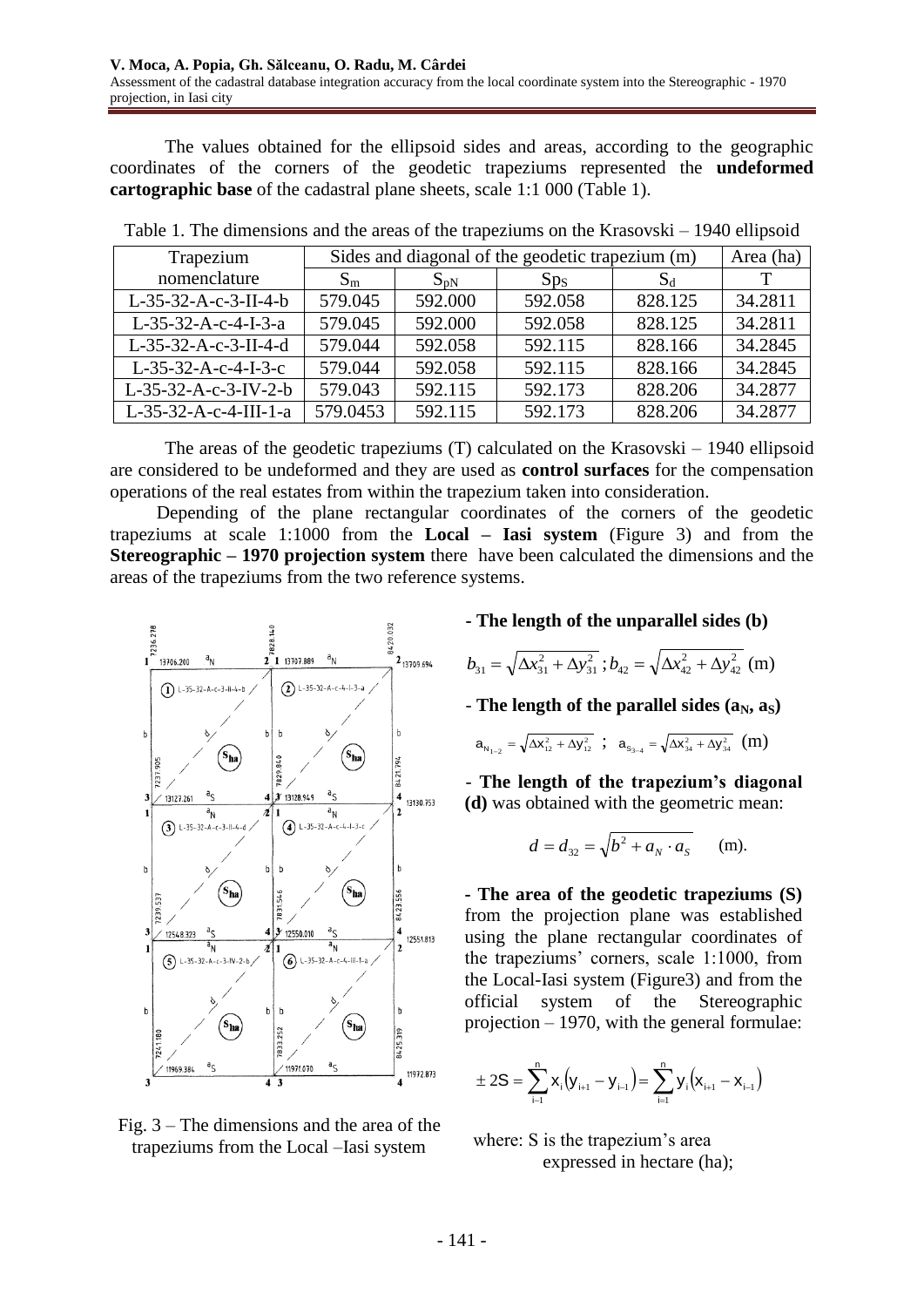The cadastral documentation made in the **Local-Iasi system** between 1950-1970 and updated between 1988-1991 was related to the basic plane sheets of the geodetic trapeziums, scale 1:1000. The reference of the inner frame of the trapeziums was verified using the dimensions from table 2, within the graphical error limits of  $\pm 0.2$  at the scale.

| Trapezium |         | The sides and the diagonal of the geodetic trapezium (m) |         |         |         |         |  |  |  |  |
|-----------|---------|----------------------------------------------------------|---------|---------|---------|---------|--|--|--|--|
| no.       | $D_1$   | b <sub>2</sub>                                           | aΝ      | as      |         |         |  |  |  |  |
|           | 578.941 | 578.942                                                  | 591.864 | 591.937 | 827.953 | 34.2676 |  |  |  |  |
|           | 578.942 | 578.944                                                  | 591.895 | 591.957 | 828.004 | 34.2691 |  |  |  |  |
|           | 578.940 | 578.941                                                  | 591.937 | 592.011 | 828.000 | 34.2718 |  |  |  |  |
|           | 578.941 | 578.943                                                  | 591.957 | 592.013 | 828.043 | 34.2725 |  |  |  |  |
|           | 578.941 | 578.942                                                  | 592.011 | 592.074 | 828.045 | 34.2758 |  |  |  |  |
| 6         | 578.942 | 578.943                                                  | 592.013 | 592.070 | 828.083 | 34.2758 |  |  |  |  |

Table 2. Dimensions and areas of the trapeziums in the Local – Iasi system, 1: 1000

From the analysis of the dimensions of the trapeziums which were calculated on the surface of the **Krasovski – 1940** ellipsoid (Table 1) and those established using the plane coordinates (Table 2) it was noticed obtaining negative deformations of lengths and surfaces.

Using the previously mentioned formulae, there have been calculated the dimensions and the areas of the trapeziums in the **Stereographic – 1970 projection** (Table 3).

| Trapezium |         | The sides and the diagonal of the geodetic trapezium (m) |         |         |         |         |  |  |  |  |  |
|-----------|---------|----------------------------------------------------------|---------|---------|---------|---------|--|--|--|--|--|
| no.       | $D_1$   | b <sub>2</sub>                                           | $a_N$   | as      |         |         |  |  |  |  |  |
|           | 579.098 | 579.099                                                  | 592.025 | 592.098 | 828.177 | 34.2862 |  |  |  |  |  |
|           | 579.099 | 579.101                                                  | 592.054 | 592.116 | 828.229 | 34.2877 |  |  |  |  |  |
|           | 579.097 | 579.098                                                  | 592.098 | 592.172 | 828.224 | 34.2904 |  |  |  |  |  |
|           | 579.099 | 579.101                                                  | 592.116 | 592.172 | 828.267 | 34.2910 |  |  |  |  |  |
|           | 579.099 | 579.100                                                  | 592.172 | 592.235 | 828.269 | 34.2944 |  |  |  |  |  |
|           | 579.100 | 579.101                                                  | 592.172 | 592.229 | 828.307 | 34.2943 |  |  |  |  |  |

Table 3. Dimensions and the areas of the trapeziums in the STEREO – 70 projection, 1:1000

Depending of the surface of the geodetic trapeziums which has been calculated on the reference ellipsoid (**T**) in the Local-Iasi system  $(S_1)$  and in the STEREO – 70 system  $(S_2)$ , there have been calculated the total areolar deformations on the six trapeziums (Table 4).

|  | Table 4. The total areolar deformations on geodetic trapeziums, scale 1:1 000 |  |  |
|--|-------------------------------------------------------------------------------|--|--|
|--|-------------------------------------------------------------------------------|--|--|

| Trapezium               |          | Areas of the geodetic trapeziums (ha) | Total deformation (ha) |           |           |
|-------------------------|----------|---------------------------------------|------------------------|-----------|-----------|
| nomenclature            | Т        | $S_2$<br>S <sub>1</sub>               |                        | $(S_1-T)$ | $(S_2-T)$ |
| L-35-32-A-c-3-II-4-b    | 34.2811  | 34.2676                               | 34.2862                | $-0.0135$ | 0.0051    |
| $L-35-32-A-c-4-I-3-a$   | 34.2811  | 34.2691                               | 34.2877                | $-0.0120$ | 0.0066    |
| L-35-32-A-c-3-II-4-d    | 34.2845  | 34.2718                               | 34.2904                | $-0.0127$ | 0.0059    |
| $L-35-32-A-c-4-I-3-c$   | 34.2845  | 34.2725                               | 34.2910                | $-0.0120$ | 0.0065    |
| L-35-32-A-c-3-IV-2-b    | 34.2877  | 34.2758                               | 34.2944                | $-0.0119$ | 0.0067    |
| L-35-32-A-c-4-III-1-a   | 34.2877  | 34.2758                               | 34.2943                | $-0.0119$ | 0.0066    |
| <b>Total trapeziums</b> | 205.7066 | 205.6326                              | 205.7440               | $-0.0740$ | 0.0374    |

The total areolar deformation considered for the six trapeziums, scale 1:1 000 ranged between 0.0119 ha and -0.0135 ha in the Local-Iasi system and between +0.0051 ha and +0.0067 ha in the Stereographic projection –1970.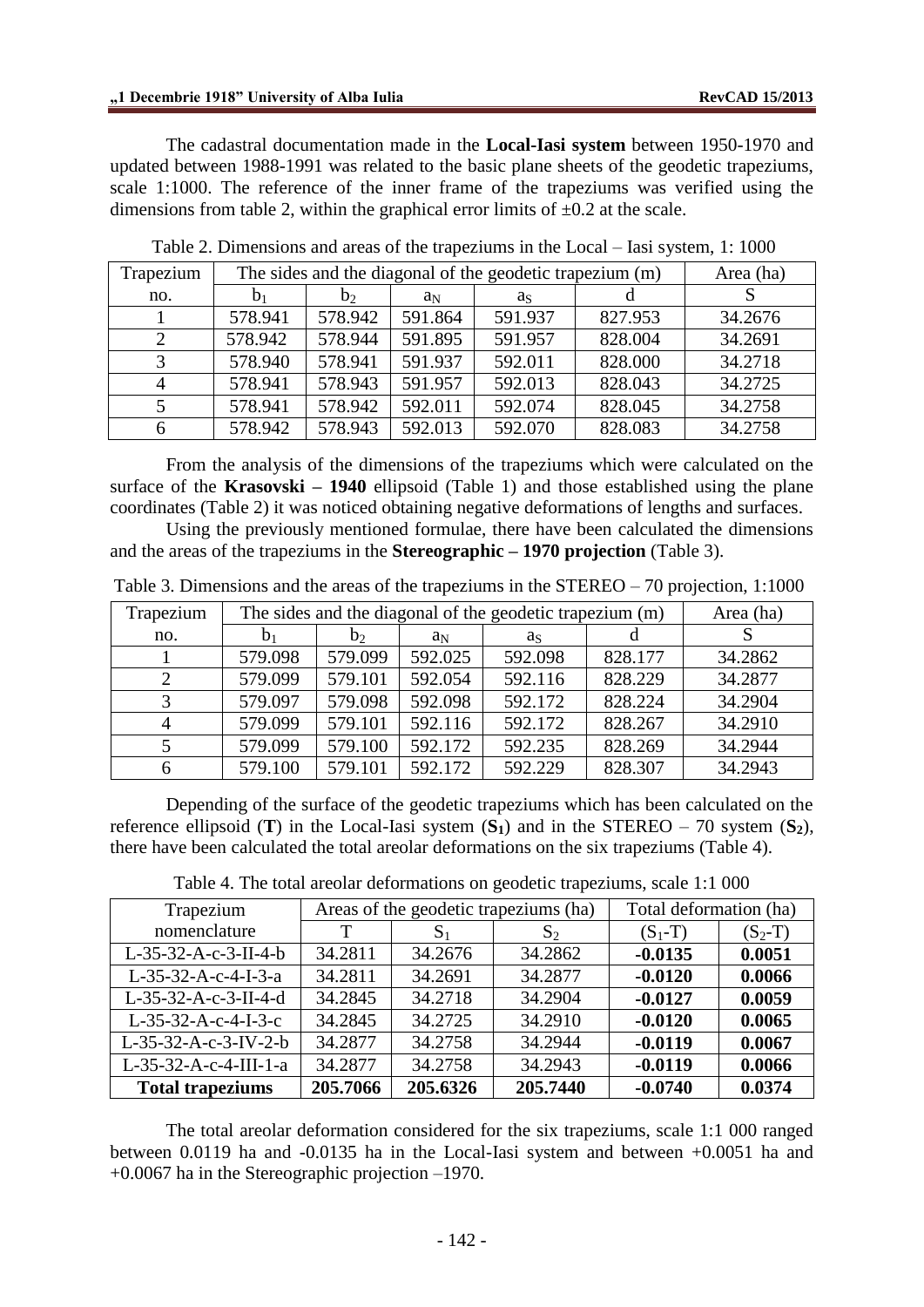## **3.3 Thickening the geodetic network and performing the topographic measurements in the Local-Iasi system of coordinates**

Thickening the support geodetic network was performed using the retrointersection method and the *Leica Geosystems TC 705* total station. For this purpose, the following old points from the local geodetic triangulation network have been used: *Cetatuia Church, Galata Church, Miroslava Church, Agricultural High school Landmark and Zootechny Landmark*. Relying on the old points, **two new points 51 and 52** have been identified.

The detailed topographic elevation consisted in: identifying, measuring and graphically representing the limits and the parcels that form the **six real estates** that were permanently registered in the land register. For the **CF2 real estate** there have been identified **64 contour points**, based on which the area and the perimeter were calculated (Figure 4).



Fig. 4 – Location plan and cadastral delimitation of the real estate  $CF_2$  – Iasi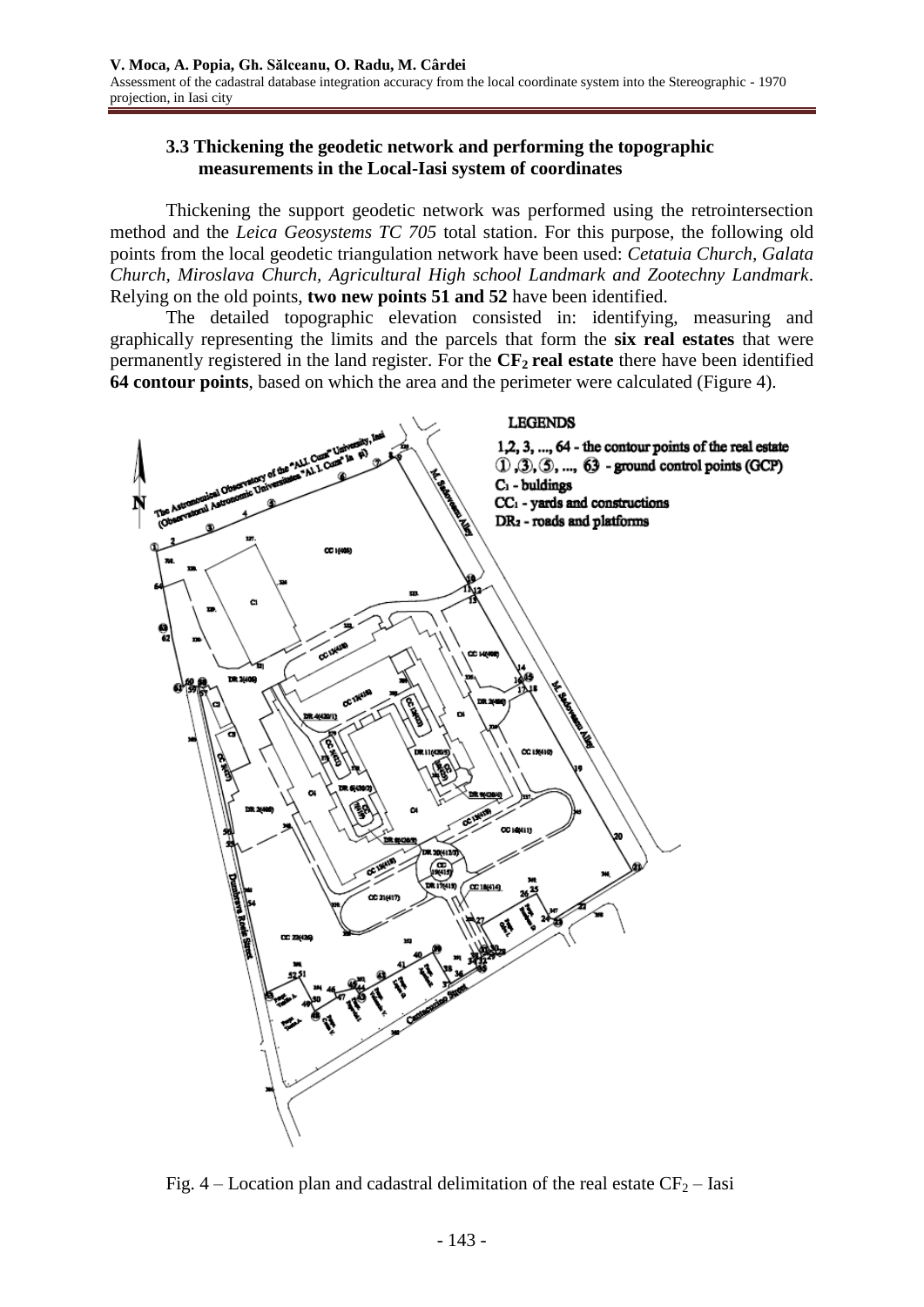### **3.4 The transformation of the coordinates and the execution of topographic measurements in the official Stereographic – 1970 projection system**

The technical cadastral documentation drawn up for the permanent registration in the land register of the fields and the constructions corresponding to the **six real estates** included the following data: technical report, layout plan, emplacement plan and real estate delimitation, coordinates inventory of the thickening, support and elevation points, coordinates inventory of the points from the border of the real estates, cadastral numbering and surface calculation for the real estates.

By introducing both cadastre and land register to the incorporated area of Iasi city, in the Stereograhic - 1970 projection, it is impetuous necessary to properly include the spatial and textual data base from the Local-Iasi system into the official system. In 2009 the "*Goliath"* programme was adopted; it ensures the transformation of plane coordinates from the Local-Iasi system into the Stereographic – 1970 system. The "*Goliath"* calculation program is used by both the *Office of Cadastre and Land Registration Iasi* and all the legal and authorized physical people from Iasi city.

The present case study consists in the transformation of the plane rectangular coordinates from the Local – Iasi system into the Stereographic – 1970 system; it included all the points situated on the border limit of the real estates: **126 points**/ $CF_1$ ; **64 points** / $CF_2$ ; **29 points**  $/CF_3$ ; **24 points**  $/CF_4$ ; **17 points**  $/CF_5$ ; **20 points**  $/CF_6$ . For the border of  $CF_2$  real estate, the coordinates of 64 points have been transformed, **20** of them being chosen as **ground control points** to be tested based on the field topographic measurements (Table 5).

| Point<br>no. | Measured local<br>coordinates (m) |               | Calculated stereographic<br>coordinates (m) |              | Measured stereographic<br>coordinates (m) |              |  |
|--------------|-----------------------------------|---------------|---------------------------------------------|--------------|-------------------------------------------|--------------|--|
|              | $X_r$ (East)                      | $Y_r$ (North) | $X_{\rm r}$ < 70 >                          | $Y_r < 70 >$ |                                           | $Y_i$ < 70 > |  |
| 1/1          | 7374.079                          | 13124.088     | 693692.805                                  | 635695.431   | 693692.600                                | 635695.371   |  |
| 2/3          | 7404.713                          | 13134.321     | 693723.131                                  | 635706.567   | 693723.137                                | 635706.779   |  |
| 3/5          | 7437.630                          | 13147.600     | 693755.651                                  | 635720.817   | 693755.590                                | 635721.238   |  |
| 4/6          | 7476.637                          | 13162.054     | 693794.224                                  | 635736.421   | 693794.133                                | 635736.752   |  |
| 5/7          | 7496.100                          | 13169.507     | 693813.464                                  | 635744.448   | 693813.464                                | 635744.448   |  |
| 6/10         | 7546.155                          | 13107.029     | 693865.356                                  | 635683.459   | 693865.356                                | 635683.459   |  |
| 7/15         | 7577.027                          | 13054.252     | 693897.783                                  | 635631.603   | 693897.555                                | 635631.641   |  |
| 8/21         | 7636.914                          | 12951.573     | 693960.693                                  | 635530.710   | 693960.627                                | 635530.805   |  |
| 9/23         | 7593.664                          | 12925.562     | 693918.219                                  | 635503.426   | 693918.001                                | 635503.494   |  |
| 10/31        | 7556.017                          | 12906.439     | 693881.143                                  | 635483.193   | 693881.139                                | 635483.193   |  |
| 11/35        | 7551.088                          | 12899.313     | 693876.426                                  | 635475.923   | 693876.490                                | 635475.921   |  |
| 12/39        | 7526.799                          | 12907.551     | 693851.897                                  | 635483.442   | 693851.829                                | 635483.648   |  |
| 13/42        | 7499.474                          | 12892.610     | 693825.018                                  | 635467.696   | 693824.985                                | 635467.787   |  |
| 14/43        | 7485.995                          | 12885.328     | 693811.757                                  | 635460.017   | 693811.632                                | 635459.864   |  |
| 15/45        | 7484.080                          | 12888.264     | 693809.709                                  | 635462.956   | 693809.579                                | 635462.990   |  |
| 16/48        | 7461.642                          | 12875.839     | 693787.688                                  | 635449.810   | 693787.656                                | 635450.228   |  |
| 17/53        | 7435.006                          | 12885.967     | 693760.757                                  | 635459.149   | 693760.779                                | 635459.201   |  |
| 18/58        | 7397.370                          | 13051.134     | 693718.247                                  | 635623.177   | 693718.200                                | 635622.864   |  |
| 19/61        | 7389.065                          | 13050.916     | 693709.950                                  | 635622.714   | 693709.819                                | 635622.777   |  |
| 20/63        | 7382.093                          | 13083.274     | 693702.023                                  | 635654.860   | 693701.818                                | 635654.792   |  |

#### Table 5. Local and Stereographic plane coordinates on the boundary of the real estate  $CF<sub>2</sub>$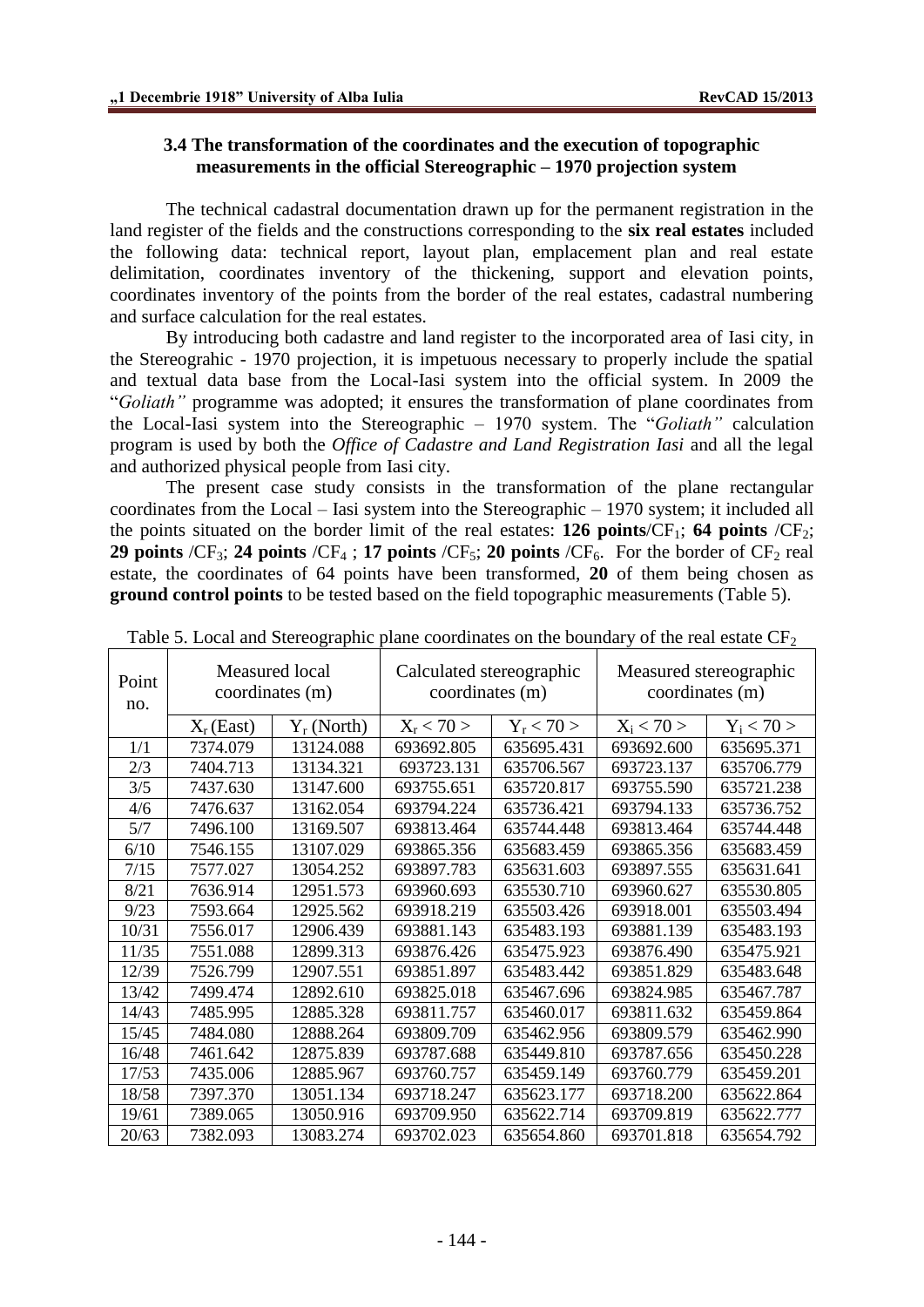For assessing the transformation accuracy of the coordinates from the local system into the official system there have been made various field measurements using a GPS receiver. The field measurements consisted in **the absolute positioning** of the points from the border of the **six real estates**. For this, a single dual frequency **South S82 T** was used.

The field observations were made using the real time kinematic positioning method of the unknown points (*RTK – Real Time Kinematic)*, accompanied by the *Romanian Position Determination System* - ROMPOS which provides the necessary corrections for point positioning. Using the SurvCE field software, there have been obtained coordinates of the points from the contour of the six real estates, into the STEREO - 70 projection (Table 6).

| Point | Calculated stereographic<br>coordinates (m) |                | Measured stereographic<br>coordinates (m) |              | Differences (m) |               |             |  |
|-------|---------------------------------------------|----------------|-------------------------------------------|--------------|-----------------|---------------|-------------|--|
| no.   |                                             |                |                                           |              | $(X_i-X_i)$     | $(y_r - y_i)$ | <b>RMSE</b> |  |
|       | $X_{\rm r}$ < 70 >                          | $Y_{r}$ < 70 > | $X_i < 70 >$                              | $Y_i < 70 >$ | $XR_i$          | $YR_i$        | $R_i$       |  |
| 1/1   | 693692.805                                  | 635695.431     | 693692.600                                | 635695.371   | 0.205           | 0.060         | 0.214       |  |
| 2/3   | 693723.131                                  | 635706.567     | 693723.137                                | 635706.779   | $-0.006$        | $-0.212$      | 0.212       |  |
| 3/5   | 693755.651                                  | 635720.817     | 693755.590                                | 635721.238   | 0.061           | $-0.421$      | 0.425       |  |
| 4/6   | 693794.224                                  | 635736.421     | 693794.133                                | 635736.752   | 0.091           | $-0.331$      | 0.343       |  |
| 5/7   | 693813.464                                  | 635744.448     | 693813.464                                | 635744.448   | 0.000           | 0.000         | 0.000       |  |
| 6/10  | 693865.356                                  | 635683.459     | 693865.356                                | 635683.459   | 0.000           | 0.000         | 0.000       |  |
| 7/15  | 693897.783                                  | 635631.603     | 693897.555                                | 635631.641   | 0.228           | $-0.038$      | 0.231       |  |
| 8/21  | 693960.693                                  | 635530.710     | 693960.627                                | 635530.805   | 0.066           | $-0.095$      | 0.116       |  |
| 9/23  | 693918.219                                  | 635503.426     | 693918.001                                | 635503.494   | 0.218           | $-0.068$      | 0.228       |  |
| 10/31 | 693881.143                                  | 635483.193     | 693881.139                                | 635483.193   | 0.004           | 0.000         | 0.004       |  |
| 11/35 | 693876.426                                  | 635475.923     | 693876.490                                | 635475.921   | $-0.064$        | 0.002         | 0.064       |  |
| 12/39 | 693851.897                                  | 635483.442     | 693851.829                                | 635483.648   | 0.068           | $-0.206$      | 0.217       |  |
| 13/42 | 693825.018                                  | 635467.696     | 693824.985                                | 635467.787   | 0.033           | $-0.091$      | 0.097       |  |
| 14/43 | 693811.757                                  | 635460.017     | 693811.632                                | 635459.864   | 0.125           | 0.153         | 0.198       |  |
| 15/45 | 693809.709                                  | 635462.956     | 693809.579                                | 635462.990   | 0.130           | $-0.034$      | 0.134       |  |
| 16/48 | 693787.688                                  | 635449.810     | 693787.656                                | 635450.228   | 0.032           | $-0.418$      | 0.419       |  |
| 17/53 | 693760.757                                  | 635459.149     | 693760.779                                | 635459.201   | $-0.022$        | $-0.052$      | 0.056       |  |
| 18/58 | 693718.247                                  | 635623.177     | 693718.200                                | 635622.864   | 0.047           | 0.313         | 0.317       |  |
| 19/61 | 693709.950                                  | 635622.714     | 693709.819                                | 635622.777   | 0.131           | $-0.063$      | 0.145       |  |
| 20/63 | 693702.023                                  | 635654.860     | 693701.818                                | 635654.792   | 0.205           | 0.068         | 0.216       |  |
|       |                                             |                | <b>Total Root Mean Square Error - RMS</b> |              |                 |               | 0.221       |  |

Table 6. The calculated and measured stereographic coordinates on the border of the  $CF<sub>2</sub>$ 

### **3.5 Assessment of coordinates' transformation accuracy in the 2D space**

Depending of the coordinates transformed from the local system into the official system of the Stereographic projection – 1970  $(X_r < 70)$ ,  $Y_r < 70$ ) and considering the coordinates measured in the field with GNSS receivers  $(X_i \le 70)$ ,  $Y_i \le 70$ ) there have been calculated the transcalculation accuracy parameters of **ground control points** from the border of the real estate **CF<sup>2</sup>** (Table 6).

**Root Mean Square Error** (**RMSE**) is calculated with a distance equation:

et transcalculation accuracy parameters of **ground control points** from  
tate **CF**<sub>2</sub> (Table 6).  
**Mean Square Error (RMSE)** is calculated with a distance equation:  

$$
RMS_{error} = \sqrt{(x_r < 70 > -x_i < 70 >)^2 + (y_r < 70 > -y_i < 70 >)^2}
$$
 (m)

where:  $x_i$ <70> and  $y_i$ <70> are the input source coordinates;

 $x_r$ <70> and  $y_r$ <70> are the retransformed coordinates.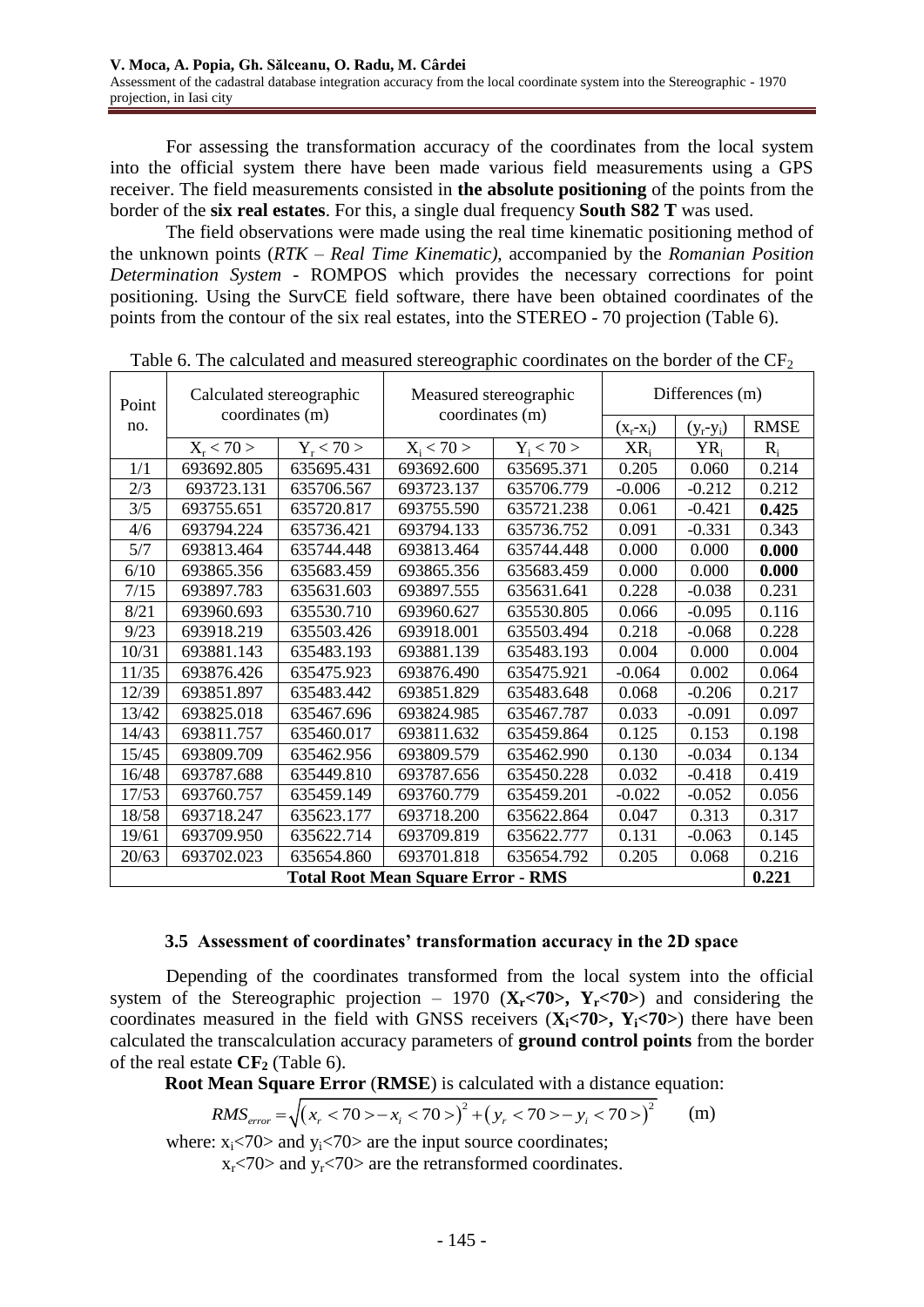The RMS error of each point is calculated and reported to evaluate the GCPs. This is ted with a Euclidean distance formula:<br>  $\mathbf{R}_i = \sqrt{XR_i^2 + YR_i^2}$  (m) calculated with a Euclidean distance formula:

$$
\mathbf{R}_{\mathbf{i}} = \sqrt{X R_i^2 + Y R_i^2} \qquad (m)
$$

where:  $\mathbf{R}_i$  – the RMS error for GCPi;

**XRi** – the X residual for GCpi;  $YR_i$  – the Y residual for GCpi.

**The individual error** (**Ri**) evaluated during the test performed on the **20 control points** ranged between **0.000 m** *(points 5/7 and 6/10)* and **0.425 m** *(point 3/5).*

For the residuals, the following calculations are made to determine the total RMS

error, the **X RMS error**, and the **Y RMS error**:  
\n
$$
R_x = \sqrt{\frac{1}{n} \sum_{i=1}^{n} X R_i^2} = 0.115 \text{ m} \text{ and } R_y = \sqrt{\frac{1}{n} \sum_{i=1}^{n} Y R_i^2} = 0.188 \text{ m}.
$$

where:  $\mathbf{R}_{\mathbf{x}}$  – total X RMS error;  $\mathbf{R}_{\mathbf{y}}$  – total Y RMS error; **n** – the number of GCPs and **i** – GCP number;

**The total RMS error (T)** evaluated for the 20 control points.

evaluated for the 20 contr  

$$
T = \sqrt{R_x^2 + R_y^2} = 0.221 \text{ m}.
$$

**The total root mean square error (total RMS error)** calculated for the **20 control points** (**GCPs**) was evaluated using the value of **0.221 m**. The total error (T) confirmed the integration of the transformation of the plane coordinates from the local system into the official system within the initial measuring accuracy limits of the control points.

### **3.6 Assessing the cadastral database accuracy integration from the local system into the official projection system**

Based on the plane rectangular coordinates of the points situated on the geometrical contour of the real estates and measured on the field in the Local-Iasi system ( $X_r$  **- East,**  $Y_r$  **-**<br>**North**) the surface have been calculated, with the following types of general formulae:<br> $2S = \sum_{i=1}^n x_i (y_{i+1} - y_{i-1})$ **North**) the surface have been calculated**,** with the following types of general formulae:

$$
2S = \sum_{i=1}^{n} x_i (y_{i+1} - y_{i-1})
$$
 and 
$$
-2S = \sum_{i=1}^{n} y_i (x_{i+1} - x_{i-1})
$$
 (m<sup>2</sup>)

In a similar manner there have been determined the surfaces of real estates as well, based on the plane rectangular coordinates transformed with the "*Goliath*" programme from the Local-Iasi system into the Stereographic – 1970 system  $(X_r < 70$ ,  $Y_r < 70$ ).

The areas resulted from the rectangular coordinates of the two reference systems and the differences between their surfaces are presented for the six real estates. From the analysis of these results it was confirmed that the differences from the surfaces in the official system  $(S_2)$  and the Local – Iasi system  $(S_1)$  respect the tolerance limits admitted at the calculation of the areas on geodetic trapeziums (Table 7).

| System of      |                 |          |                 | Area of the real estates in the local system $(S_1)$ and in the official $(S_2)$ |          |          | (ha)         |
|----------------|-----------------|----------|-----------------|----------------------------------------------------------------------------------|----------|----------|--------------|
| coordinates    | CF <sub>1</sub> | $CF_{2}$ | CF <sub>3</sub> | CF <sub>4</sub>                                                                  | $CF_{5}$ | $CF_{6}$ | <b>Total</b> |
| $Local - Iasi$ | 12.2848         | 4.5602   | 1.5168          | 0.8839                                                                           | 0.3587   | 0.3030   | 19.9074      |
| $Stereo - 70$  | 12.2915         | 4.5626   | 1.5177          | 0.8843                                                                           | 0.3589   | 0.3032   | 19.9182      |
| $(S_2-S_1)$    | 0.0067          | 0.0024   | 0.0009          | 0.0004                                                                           | 0.0002   | 0.0002   | 0.0108       |

Table 7. Calculation of the surfaces on real estates and reference systems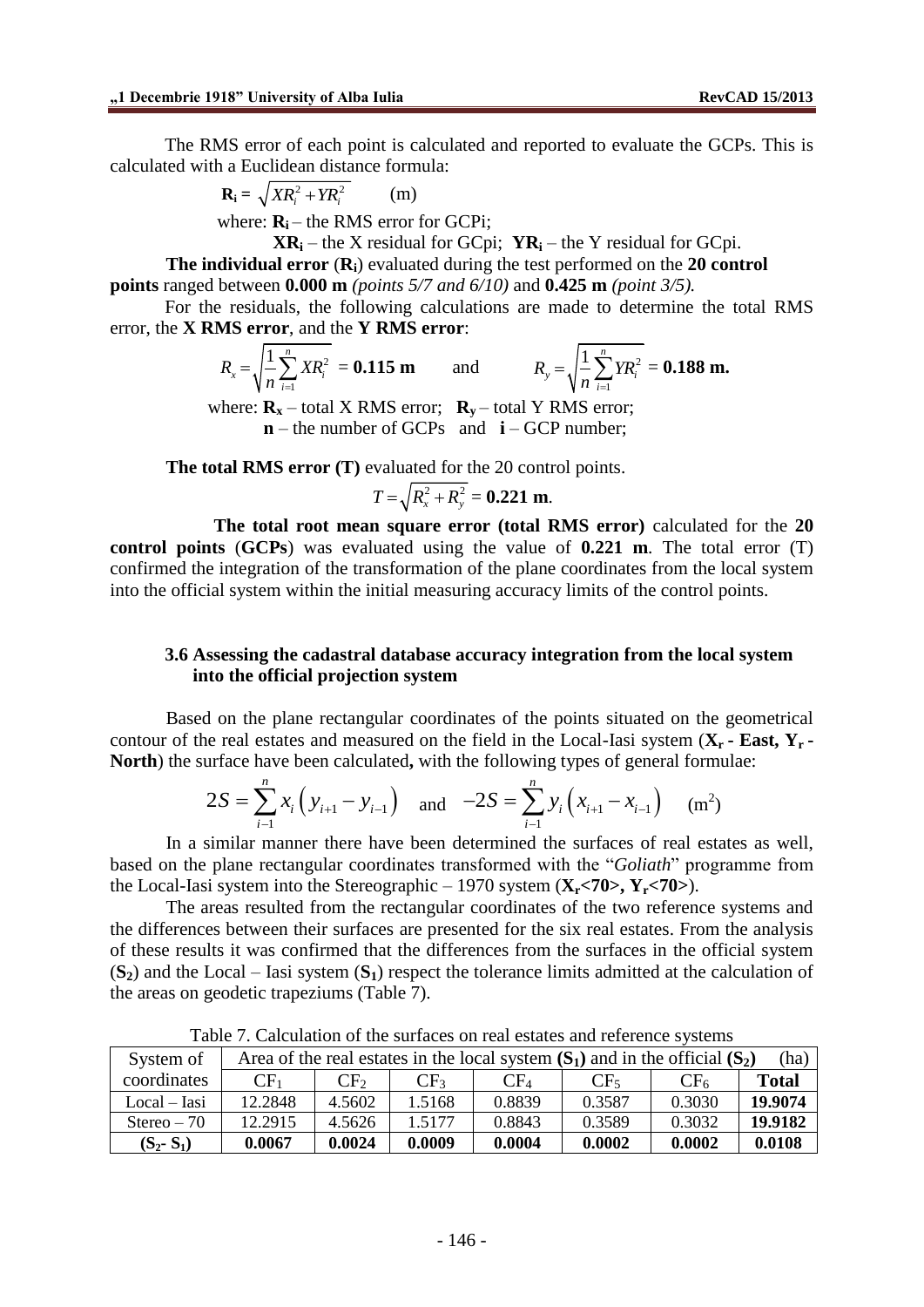The cadastral works performed between 1988-1991 and 1991-2009 for the technical documentation of land register have been done and drawn up using the Local-Iasi system of coordinates with the official nomenclature of the trapeziums at scale 1:1000 (Figure 5).

Officially speaking, all the topographic measurements performed in the Local-Iasi system are to be included into the Stereographic-1970 projection system. The discrepancies between the areas of the case study ranged between **2 m<sup>2</sup>** , for the real estate **CF<sup>6</sup>** with the area of **0.3030 ha** and  $67 \text{ m}^2$  for the real estate CF<sub>1</sub>, with an area of **12.2848 ha** (Table 7).



Fig. 5 – Sheets of geodetic trapeziums

Based on the technical norms used at drawing up the documentation of the real estate, the cartographic framing of the six real estates has been performed on the control area of trapeziums, scale 1:1000, both in the Local-Iasi system and in the STEREO-70 system.

Depending of the dimensions and the geometrical shape of each site plan and cadastral delimitation which were reported on the scheme of the trapeziums, scale 1:1000, resulted the following distribution in space:  $CF_1$ / four trapeziums;  $CF_2$ / two trapeziums; **CF3**/ two trapeziums; **CF4**/ one trapezium; **CF5**/ one trapezium and **CF6**/ two trapeziums.

The distribution of the surface of the real estates according to the cartographic sheet of trapeziums from the local and the official systems are presented in table 8 and table 9.

| Trapezium    | Distribution of the surface of the real estates on geodetic trapeziums |                 |                 |        |                 |                 |              |  |  |
|--------------|------------------------------------------------------------------------|-----------------|-----------------|--------|-----------------|-----------------|--------------|--|--|
| no.          | CF <sub>1</sub>                                                        | CF <sub>2</sub> | CF <sub>3</sub> | $CF_4$ | CF <sub>5</sub> | CF <sub>6</sub> | <b>Total</b> |  |  |
|              | 9.6311                                                                 | 0.3388          |                 | 0.8839 |                 |                 | 10.8538      |  |  |
|              | 0.0046                                                                 |                 |                 |        |                 |                 | 0.0046       |  |  |
|              | 2.4506                                                                 | 4.2214          | 1.3880          |        | 0.3587          |                 | 8.4187       |  |  |
|              | 0.1985                                                                 |                 | 0.1288          |        |                 | 0.2692          | 0.5963       |  |  |
|              |                                                                        |                 |                 |        |                 |                 |              |  |  |
|              |                                                                        |                 |                 |        |                 | 0.0340          | 0.034        |  |  |
| <b>Total</b> | 12.2848                                                                | 4.5602          | 1.5168          | 0.8839 | 0.3587          | 0.3030          | 19.9074      |  |  |

Table 8 – Real estates framing on the trapeziums, scale 1:1000 in the Local – Iasi system

|  |  |  |  |                                                                                                                                                                                                                                                                  |  | Table 9 – Real estate framing on the trapeziums, scale 1:1000, in the STEREO - 70 system |  |
|--|--|--|--|------------------------------------------------------------------------------------------------------------------------------------------------------------------------------------------------------------------------------------------------------------------|--|------------------------------------------------------------------------------------------|--|
|  |  |  |  | $\mathbf{N}$ . The set of the set of $\mathbf{N}$ is the set of the set of $\mathbf{N}$ is the set of $\mathbf{N}$ is the set of $\mathbf{N}$ is the set of $\mathbf{N}$ is the set of $\mathbf{N}$ is the set of $\mathbf{N}$ is the set of $\mathbf{N}$ is the |  |                                                                                          |  |

| Trapezium    |                 | Distribution of the total surface of the real estate, on geodetic trapeziums<br>(ha) |                 |        |                 |                 |              |  |  |  |  |
|--------------|-----------------|--------------------------------------------------------------------------------------|-----------------|--------|-----------------|-----------------|--------------|--|--|--|--|
| no.          | CF <sub>1</sub> | CF <sub>2</sub>                                                                      | CF <sub>3</sub> | $CF_4$ | CF <sub>5</sub> | CF <sub>6</sub> | <b>Total</b> |  |  |  |  |
|              | 9.6364          | 0.3389                                                                               |                 | 0.8843 |                 |                 | 10.8596      |  |  |  |  |
|              | 0.0046          |                                                                                      |                 |        |                 |                 | 0.0046       |  |  |  |  |
|              | 2.4520          | 4.2237                                                                               | 1.3888          |        | 0.3589          |                 | 8.4234       |  |  |  |  |
|              | 0.1985          |                                                                                      | 0.1289          |        |                 | 0.2692          | 0.5966       |  |  |  |  |
|              |                 |                                                                                      |                 |        |                 |                 |              |  |  |  |  |
|              |                 |                                                                                      |                 |        |                 | 0.0340          | 0.0340       |  |  |  |  |
| <b>Total</b> | 12.2915         | 4.5626                                                                               | 1.5177          | 0.8843 | 0.3589          | 0.3032          | 19.9182      |  |  |  |  |

**<sup>4.</sup> Conclusion**